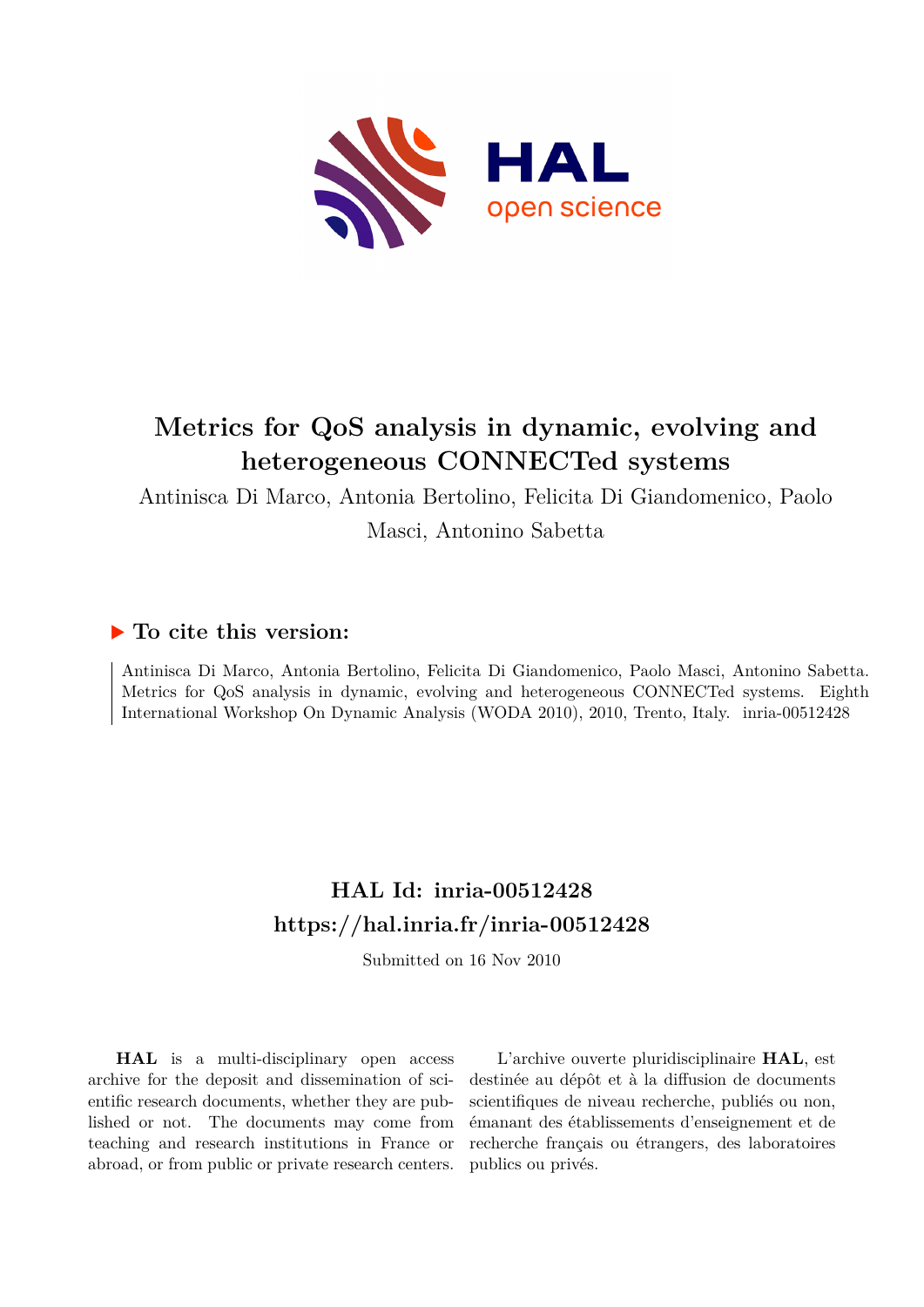## **Metrics for QoS analysis in dynamic, evolving and heterogeneous** CONNECT**ed systems**

Antinisca Di Marco Dipartimento di Informatica Università dell'Aquila, Italy antinisca.dimarco@univaq.it

## ABSTRACT

Dynamic, evolving systems pose new challenges from the point of view of Quality of Service (QoS) analysis, calling for techniques able to combine traditional offline methods with new ones applied at run-time. Tracking the evolution and updating the assessment consistently with such system evolution require not only advanced analysis methods, but also appropriate metrics well representative of QoS properties in the addressed context. The ongoing European project Connect addresses systems evolution, and aims at bridging technological gaps arising from heterogeneity of networked systems, by synthesising on-the-fly interoperability connectors. Moving from such ambitious goal, in this paper we present a metrics framework, whereby classical dependability/QoS metrics can be refined and combined to characterise CONNECT applications and to support their monitoring and analysis.

#### Categories and Subject Descriptors

C.4.6 [Computer Systems Organization]: Performance of systems—reliability, availability, and serviceability; D.2.8 [Software Engineering]: Metrics—performance measures

## 1. INTRODUCTION

Our everyday activities and society welfare are increasingly reliant upon the assistance of pervasive inter-connected digital systems. The effective interoperability between such networked systems, which are the most heterogeneous, is strongly technology-dependent and is jeopardised by the fast pace at which technology evolves.

The European Project  $\text{ConvECT}^1$  aims at dropping the het-

 ${}^{1}$ CONNECT : Emergent Connectors for Eternal Software Intensive Networked Systems (http://www.connectforever.eu) is an FP7 FET Proactive IP Project, G.No.231167, addressing the Theme: ICT Forever Yours

*WODA* 2010 Trento, Italy Copyright 2010 ACM 978-1-4503-0137-4/10/07...\$10.00.

Antonia Bertolino Felicita Di Giandomenico Paolo Masci Antonino Sabetta CNR-ISTI, Pisa, Italy name.surname@isti.cnr.it

erogeneity barriers that prevent networked systems from being *eternally* CONNECTED and at enabling their seamless composition in spite of technology diversity and evolution.

To overcome the dependence upon technology in Connect we make minimal assumptions about the networked systems. We assume that they just expose minimal (semantic) description about their functional and non-functional aspects. Building on discovery and learning, CONNECT targets the dynamic synthesis of CONNECTOrs via which networked systems communicate. The resulting emergent CONNECTOrs then compose and further adapt the interaction protocols run by the CONNECTED systems (see Figure 1).

The communication between two heterogeneous components speaking different languages can only be achieved by sharing a communication protocol and establishing a common semantics behind the different spoken terms. These two ingredients (communication protocol and semantics) will form the two basic building blocks of the synthesised CONNECTOr, for ensuring functional compliance in the inter-components communication. They are however necessary prerequisite, but not sufficient  $per se$  to guarantee that the CONNECTED networked systems will properly cooperate. To achieve effective communication it is also necessary to provide guarantees of Quality of Service and other non functional properties, such as reliability (e.g., the CONNECTOR will ensure continued communication without interruption), security and privacy (e.g., transactions do not disclose confidential data), trust (e.g., networked systems are put in communication only with parties they trust).

The dynamic and evolving context of CONNECT calls for enhanced methods for dependability/QoS-related analysis, which combine traditional offline methods with new ones applied at run-time. In our view, this symmetrically leads to new challenges also from the point of view of defining appropriate metrics which drive the analysis process. In fact, in dynamically evolving systems the dependability properties to be analysed cannot be simplistically derived from the existing taxonomies, like in [1], but may themselves evolve and adapt to the system specific needs.

Therefore, soon after project start, we realised that the Con-NECT vision opens to the need of possibly new and more complex metrics for dependability/QoS-related analysis. The

Permission to make digital or hard copies of all or part of this work for personal or classroom use is granted without fee provided that copies are not made or distributed for profit or commercial advantage and that copies bear this notice and the full citation on the first page. To copy otherwise, or republish, to post on servers or to redistribute to lists, requires prior specific permission and/or a fee.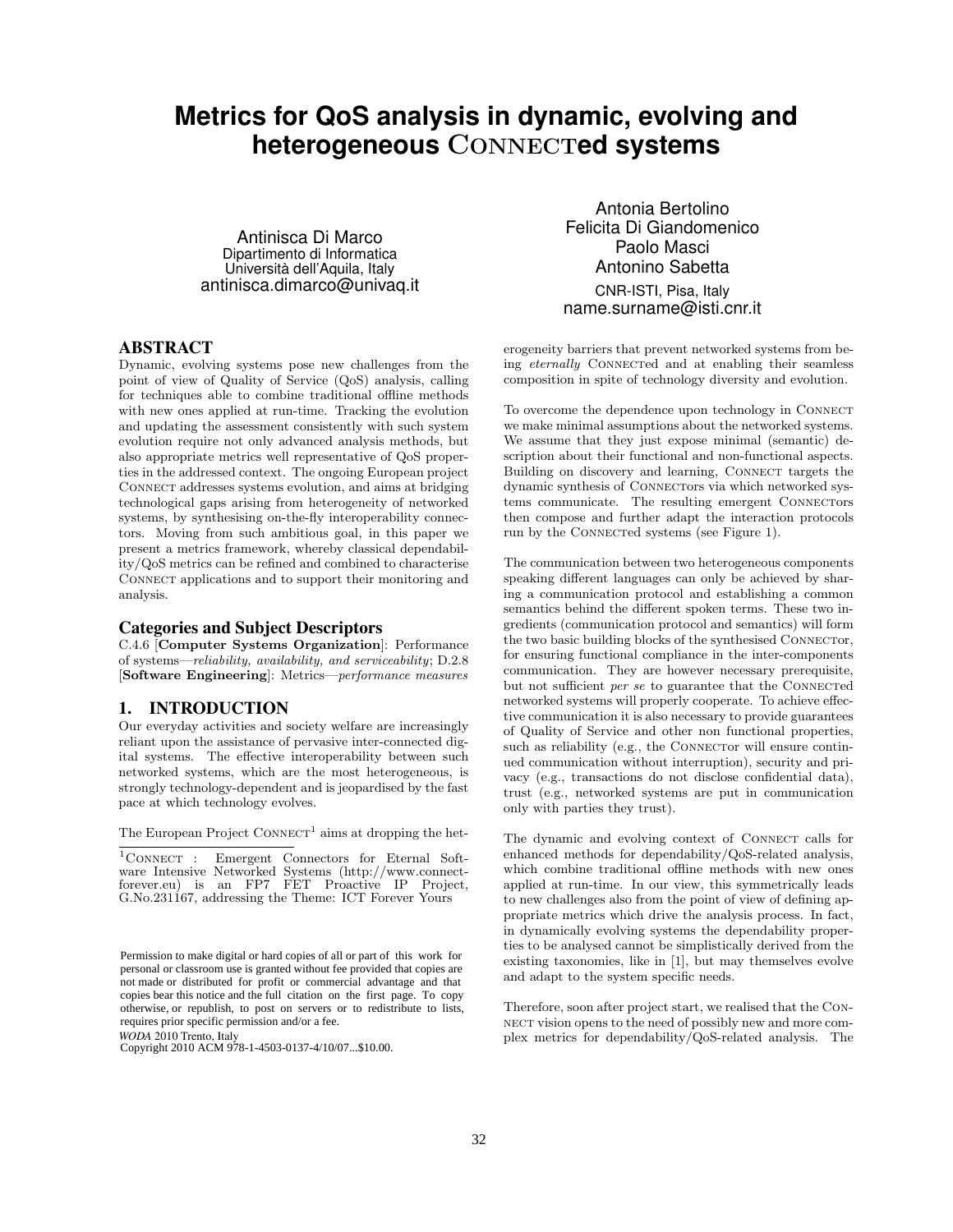above examples of non-functional properties in fact need to be expressed using suitable metrics that can soon become very complex (as they could mix in different ways several metrics belonging to different domains, such as reliability, performance, security, etc.) and that cannot be defined a priori. Indeed, in CONNECT we cannot know who will ask for a CONNECTOR, the language they will use to express the non-functional properties of the request, and who will be the target of the CONNECTion. The investigation of whether and how we could adopt existing metrics, or rather needed to devise new ad hoc metrics, has eventually convinced us of the opportunity to define a new metric classification framework characterised by orthogonal dimensions, as we explain in the following.

In this work, we introduce the developed framework, along which we revisit classical dependability/QoS-related metrics to account for evolution and dynamic interactions in open, evolutionary networks. Relevant properties to be ensured can be elicited from this framework and constitute the reference basis for static and dynamic dependability analyses.

The presentation proceeds as follows: Section 2 presents the challenges of the CONNECT project; Section 3 reports the motivation of our work; Section 4 presents the metric framework devised for CONNECT project, and Section 5 outlines an example of application. Finally, Section 6 hints at the ongoing formalisation of the metric framework and Section 7 concludes the paper.

## 2. CONNECT CHALLENGES

We depict schematically in Figure 1 the architectural vision of CONNECT. Four types of entities populate the CONNECT world: the enablers, the CONNECTORS synthesised by the enablers, the networked systems that operate in the CONNECT world, and the CONNECTED system that is obtained by CONnecting the networked systems.



Figure 1: CONNECT vision

Enablers represent the core of CONNECT: they can accept requests from networked systems, discover new networked systems, gather / learn information on their functional and non-functional behaviour, and synthesise a suitable Con-NECTOr that allows inter-operation among networked systems willing to interact. Thus, we have different types of enablers, according to their provided functionality: discovery enablers, learning enablers, synthesis enablers, monitoring enablers, and so on.

Synthesised CONNECTORs are concrete emergent system entities that are dependable, unobtrusive, and evolvable, while not compromising the quality of software applications. To reach these objectives, the CONNECT project undertakes interdisciplinary research in the areas of behaviour learning, formal methods, semantic services, software engineering, dependability, and middleware. More specifically, CONNECT research covers the following issues and related challenges:

- Discovery using behaviour and Quality of Service (QoS) information, rather than just syntactic information. We will employ 'semantic specifications' based on ontologies, which allow an easy symbolic treatment of compatibility from an abstract service perspective.
- Learning dynamically inferring specifications from the networking/communicating behaviour of digital systems; this includes the functional aspects, which are needed to learn CONNECTOr behaviours, and the nonfunctional aspects, i.e., the expectations about QoS and dependability that networked systems have on communication.
- Synthesis synthesising and implementing the specifications of CONNECTORS bridging interacting digital systems.
- Dependability analysis and assurance two complementary issues need to be addressed: (i) verification and validation techniques to ensure that networked systems as well as the generated bridging CONNECTORS behave as specified with respect to functional and nonfunctional properties, and (ii) providing adequate security, trust and privacy assurance for interacting parties.

Among the above challenges, this paper specifically focuses on the last item, about which we present the dependability and QoS-related metrics framework we intend to adopt to perform offline and online analysis in Connect.

## 3. MOTIVATIONS FOR A CONNECT METRICS FRAMEWORK

The final aim of CONNECT is to synthesise on-the-fly CON-NECTORS to allow the communication between two heterogeneous networked systems speaking different languages. One of the challenges here is that the languages, and the relative semantics, are (possibly) unknown to the CONNECT infrastructure when the connection request is issued by a networked system.

The connection request contains functional as well as nonfunctional requirements that must be analysed and understood by the CONNECT Enablers. The communication can be successfully established only if both functional and nonfunctional requirements can be satisfied.

From the non-functional point of view, there are many points to be addressed:

• non-functional requirements specification: how does the CONNECTED system specify its requirements on the connection?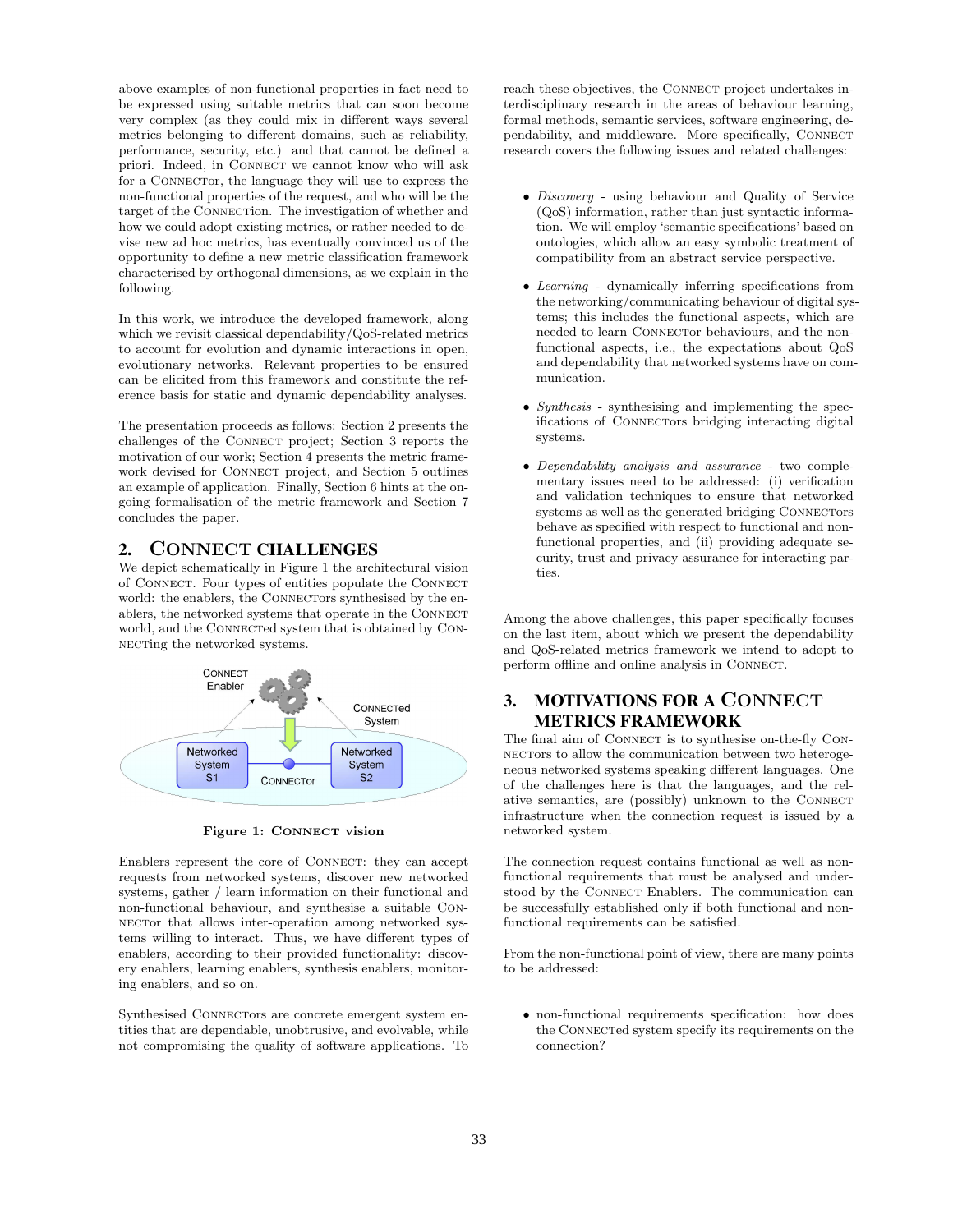- interpretation of requirements and the related metrics: how does the CONNECT Enabler understand the requirements and the metrics used to express it? The non-functional requirements are expressed on the basis of a metric. In CONNECT, new metrics might be necessary. Indeed, CONNECT metrics could be very complex since they can be defined by combining several (classical) metrics. Moreover, an additional problem should be addressed since the metrics could be defined by using the terminology coming from the application domain of the networked system(s) that, in general, may change over time.
- model definition: depending on the metrics and the requirements, suitable analysis models must be defined. Such models are used to give a quantitative assessment to the metrics, and to improve the CONNECTORS in case the requirements are not satisfied or in case the evolution of the systems or their contexts induces a degradation of the non-functional characteristics.
- on-line and off-line analysis techniques: the online analysis is based on monitoring techniques that capture the run-time system characteristics indicative of a nonfunctional problem; off-line analysis instead uses complex models fed by data observed by the monitor to predict worrying trend that could bring the system towards the unfulfilled requirements.

All the above points have the metrics as common ground. The framework we propose revisits the classical dependability and QoS-related metrics to account for evolution and dynamic interactions in open, evolutionary networks. Then, relevant properties to be ensured in the specific system/application at hand can be elicited from this framework in such a way that then it is understandable to CONNECT Enabler.

Therefore, the proposed framework contributes to dynamicanalysis techniques by providing the reference basis for the metrics to be assessed through the analysis. By driving the overall analysis process, this is a necessary, initial step to accomplish both static and dynamic analysis.

Finally, the classification provided by the framework helps to devise a generative procedure of monitors that can be a composition of different more simple ones.

## 4. CONNECT METRICS FRAMEWORK

Metrics are quantitative / qualitative indicators suitable to point out the ability of a system to accomplish its intended service according to its specification or user requirements. Classic QoS-related metrics [1] of computer systems, such as dependability, performance, security and trust, need to be conveyed in the CONNECTed world, where the QoS concept may change in accordance with the evolution of the environment. Indeed, new networked systems may join or leave the network, possibly in unforeseen or even unpredictable manners. Hence, the distinction between a normal state of the system, and an error state from which the system needs to be recovered becomes less neat and the notion of dependability evolves accordingly, as elaborated in [4].



Figure 2: Dimensions to derive CONNECT metrics.

CONNECT enablers may need to synthesise CONNECTORS onthe-fly, even when the knowledge on the behaviour and capabilities of some networked systems is still incomplete. In these cases, CONNECT enablers may initially synthesise a basic CONNECTOr that permits only some elementary form of interaction, and an enhanced CONNECTOr may be synthesised only in a second phase, when CONNECT enablers have learnt the behaviour of the new networked systems. Because of the on-the-fly CONNECTOR synthesis, it may happen that new networked systems may not be able to get access to a service that is already available in the network, e.g., because CONNECT enablers take some time to synthesise a proper CONNECTOr. In certain cases, some networked systems might never be able to get a service, e.g., because of critical functional or non-functional mismatches that cannot be properly bridged by the enablers with the resources available in the network. Similarly, networked systems of an already CONNECTed system may experience service discontinuity or different levels of QoS during time since different CONNECTORS might be used in different time frames.

CONNECT metrics need to take into account the above mentioned factors. In order to specify CONNECT metrics, we define a conceptual framework that refines classical dependability metrics along a CONNECT-dependent dimension and a context-dependent dimension. In the following section, we elaborate the two refinement dimensions and show how they can be used to customise classical dependability metrics with respect to the four actors of the CONNECT architecture (see Figure 1), to the application scenario, and to the heterogeneous / evolvable aspects of the actors of Connect.

## 4.1 CONNECT-dependent dimension

The CONNECT-dependent dimension refines generic metrics according to the structural roles of the CONNECT architecture. The rationale behind this dimension is that different definitions of classical dependability metrics may be given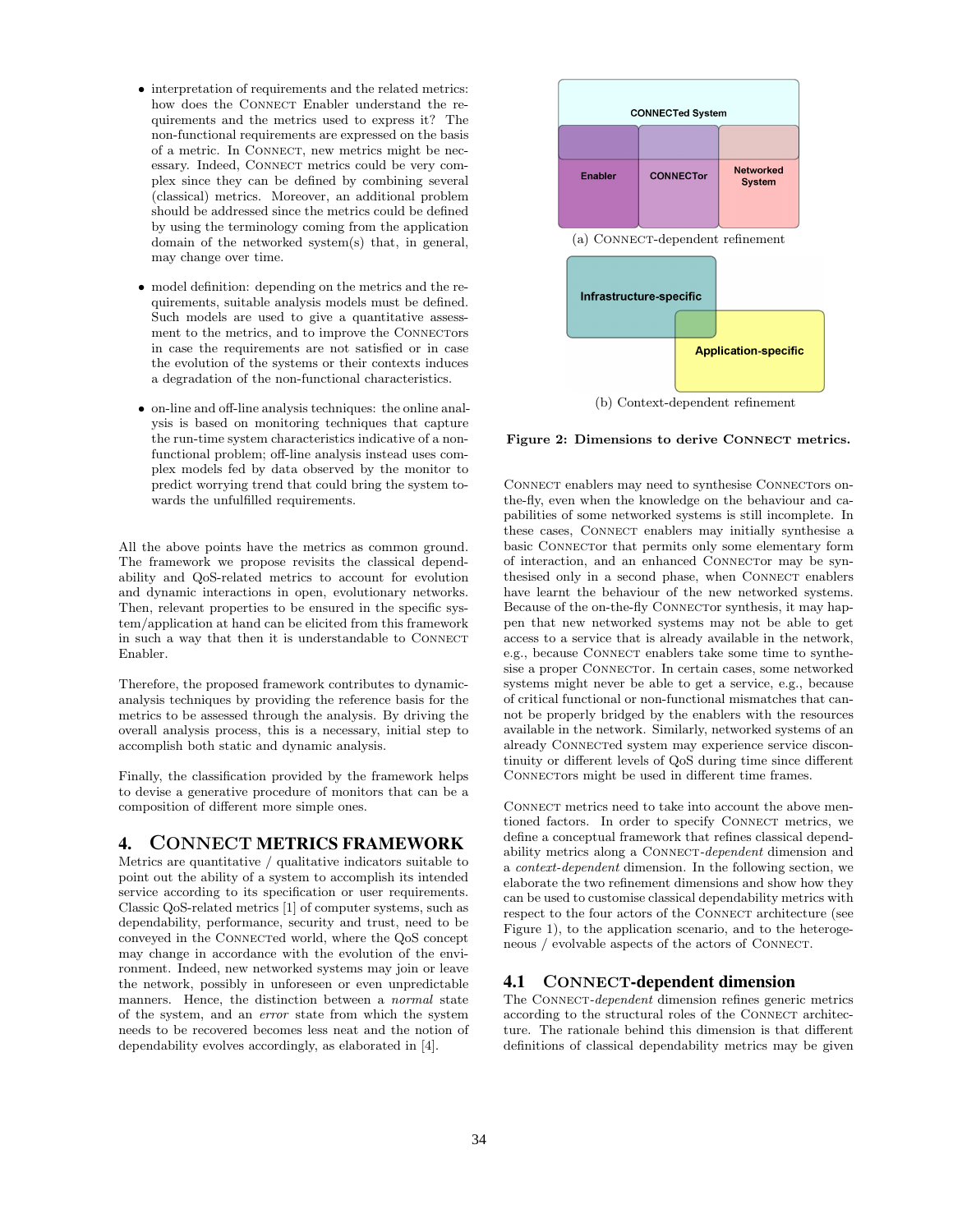for the different actors of the CONNECT architecture, namely the Networked Systems, the Enablers, the CONNECTOrs and the CONNECTed System.

With reference to the above actors, the CONNECT-dependent dimension includes three disjoint classes: NetworkedSystem $specific, Enabler-specific, CONNECT or-specific, plus a fourth$ partially overlapping class, CONNECTedSystem-specific (see Figure 2(a)). The *Enabler-specific* and CONNECTOR-specific classes can be used to obtain "internal" CONNECT metrics, i.e., metrics suitable to assess the dependability level of the CONNECT service.

#### 4.2 Context-dependent dimension

The context-dependent dimension refines and classifies generic metrics according to the application context. The rationale behind the choice of this dimension is that CONNECT metrics can be linked to a particular application scenario and / or to heterogeneous and evolutionary aspects of the different actors of the CONNECT architecture. Indeed, as reported in Deliverable D1.1, CONNECT Enablers can accept CON-NECT requests from different Networked Systems, discover new Networked Systems, gather / learn information on functional and non-functional behaviour of new Networked Systems, and synthesise, at run-time, new CONNECTORS which allow inter-operation among Networked Systems willing to interact.

According to the Connect vision, the context-dependent dimension includes two partially overlapping classes (see Figure  $2(b)$ : *application-specific*, which refines generic metrics on the basis of the application domain, e.g., safety-critical, delay-tolerant, real-time; infrastructure-specific, which refines generic metrics according to heterogeneity and evolution capabilities of the different actors of the CONNECT architecture, e.g., timeouts adopted by communication protocols, number of operational phases.

## 5. EXAMPLE OF CONNECT METRICS

In this section, as an exercise of application of the conceptual metrics framework described before, we derive and classify CONNECT metrics for the "Stadium Warning System" scenario, which is one of the CONNECT scenarios [2].

The Stadium Warning System scenario deals with a service used in emergency situations. The goal of the warning system is to dispatch, in the case of danger, an alert message to all people in the stadium. People are assumed to have smart-phones, and the alert message signals a risk and provides instructions to guide people to proper exits. This scenario has been selected since it can be used to emphasise a number of dependability aspects that are of special interest in CONNECT.

The example is elaborated as follows: (i) we start from a set of generic metrics of interest that are relevant to the Stadium Warning System; (ii) we derive CONNECT metrics by refining the selected generic metrics along the different dimensions of the conceptual metrics framework. The selection of generic metrics used in the example, as well as of the refinements that we apply, are made just as a demonstration of the framework, and not as the definitive metrics or relevance for the Stadium Warning System.

#### Selected generic metrics

We consider the following four generic metrics:

Coverage Probability (Generic Reliability Metric)

Probability for a system to deliver a service to a certain percentage of users.

#### Latency (Generic Performance Metric)

Maximum/minimum/average expected delay incurred in communicating a message.

#### Timely Coverage Probability (Generic Performability Metric)

Probability for a system to deliver a service to a certain percentage of users in T seconds.

#### Confidence (Generic Trust Metric)

Probability that a trusted system performs a particular action.

#### Derived CONNECT metrics

For each of the above generic metrics, we consider a class along each of the dimensions CONNECT-dependent or contextdependent, and within it we instantiate the generic metric into a more concrete metric. In the examples shown below, we construct a tag that specifies which class has been considered among those shown in Figure 2. For instance, the first set of metrics refined from coverage probability is collected below the tag: ConnectedSystem-specific, Applicationspecific, which means that the system to which we refer is the CONNECTed System, and the service and users referred to in the definition of coverage probability are instantiated to the specific services and users of the application of interest, in this case the warning system. Note that in some case a tag includes only one class (i.e., we only refine the generic metric along one dimension), or three classes (this means that along the context-dependent dimension we put ourselves in the overlap of the two classes: Application-specific and Infrastructure-specific).

#### Metrics derived from Coverage Probability ConnectedSystem-specific, Application-specific

- Probability that a certain percentage of smartphones display the same alert message when located in the same area
- Probability to deliver an alert message to all people in the stadium
- Probability to deliver an alert message to all people in the stadium when adversaries are present (assuming that adversaries are able to jam a certain number of messages)

#### Enabler-specific, Application-specific

- Probability of successful synthesis of a CONNECTOR which allows to deliver an alert message to a certain percentage of people in the stadium
- Probability to improve the delivery ratio of a Con-NECTOR which allows to deliver an alert message to a certain percentage of people in the stadium

NetworkedSystem-specific, Application-specific, Infrastructure-specific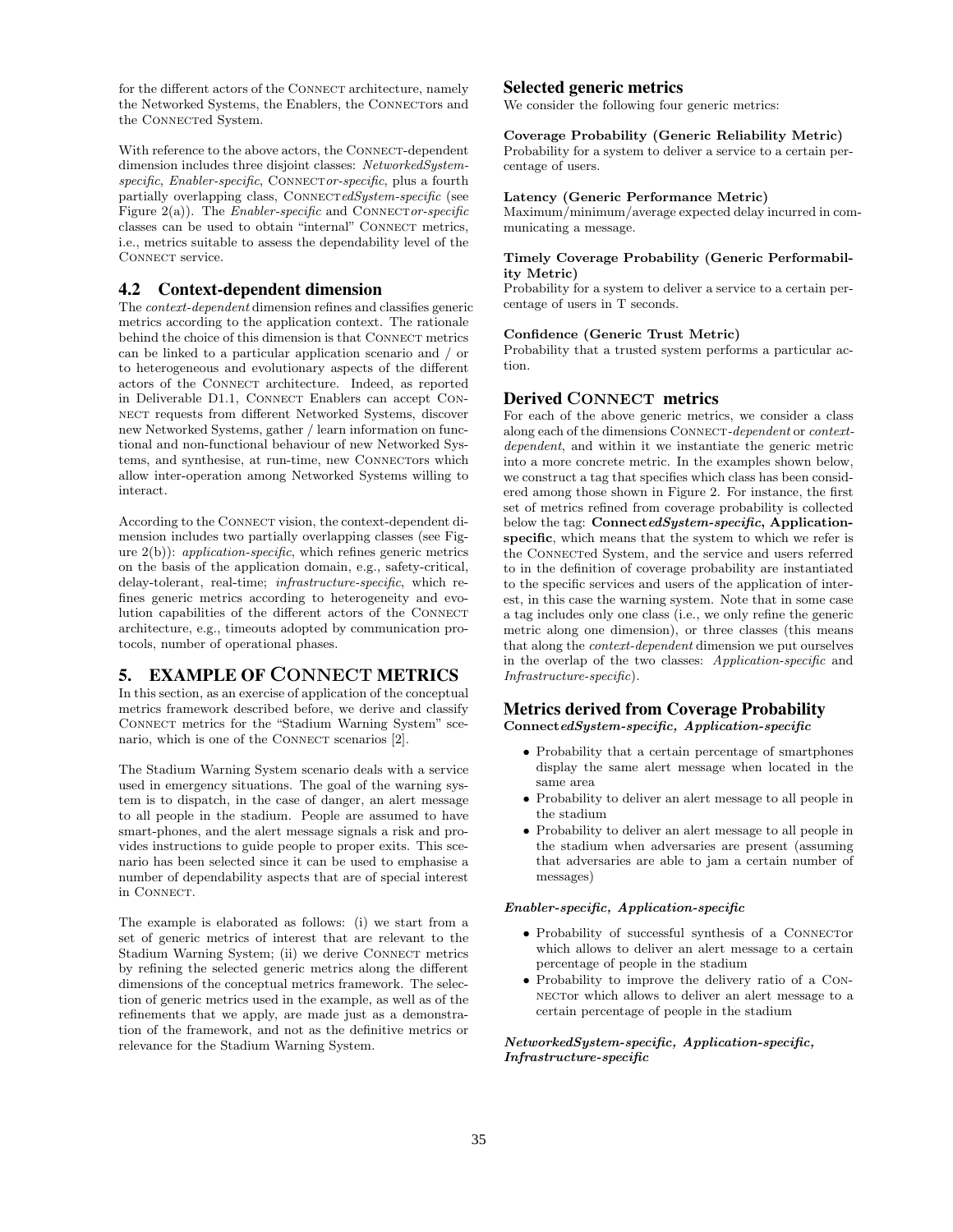- Probability to successfully display an alert message on smartphones brand X
- Probability that a smartphone brand  $X$  receives duplicates of the same alert message

#### ConnectedSystem-specific, Application-specific, Infrastructure-specific

• Probability to display alert message A on a set of heterogeneous smartphones located in the same area

## Metrics derived from Latency

Connector-specific

• Time to deliver a message from  $n$  providers to  $m$  users

#### Enabler-specific

• Time to synthesise a CONNECTOR between  $n$  providers to m users

#### ConnectedSystem-specific, Enabler-specific

• Probability to synthesise a new CONNECTOr which reduces message delivery time of d seconds

#### NetworkedSystem-specific, Infrastructure-specific

• Time to display a received message on smartphones brand X

#### ConnectedSystem-specific

• Time to deliver a message to a given percentage of people which move at average speed X

#### ConnectedSystem-specific, Application-specific

- Time to complete the registration process of a smartphone to the warning system
- Time to deliver an alert message to a given percentage of people located in the stadium

#### $\label{eq:Riccati} \textsc{ConnectedSystem-specific}, \textit{Application-specific},$ Infrastructure-specific

• Time to deliver an alert message to a set of people with a certain percentage of heterogeneous smart-phones

### Metrics derived from Timely Coverage Probability

ConnectedSystem-specific, Application-specific

- Probability that a certain percentage of smartphones receive an alert message in T seconds
- $\bullet~$  Probability to deliver an alert message in  $T$  seconds to all people in the stadium when adversaries are present (assuming that adversaries are able to jam a certain number of messages)

#### Enabler-specific, Application-specific

• Probability of successful synthesis of a CONNECTOR which allows to deliver an alert message to a certain percentage of smartphones in T seconds

#### NetworkedSystem-specific, Infrastructure-specific

• Probability to successfully display a message in  $T$  seconds on smartphones brand X

#### ConnectedSystem-specific, Application-specific, Infrastructure-specific

• Probability to display the same message in  $T$  seconds on a set of heterogeneous smartphones located in the same area

## Metrics derived from Confidence

#### ConnectedSystem-specific, Application-specific

• Probability that a certain percentage of trusted neighbours re-broadcast an alert message

#### Connector-specific

 $\bullet$  Probability that a trusted CONNECTOr allows communication with a certain percentage of trusted Networked Systems

#### Enabler-specific

• Probability that a trusted Enabler is able to synthesise a proper CONNECTOR

#### NetworkedSystem-specific, Application-specific, Infrastructure-specific

- Probability that trusted smartphones brand  $X$  re-broadcast an alert message
- Probability that a certain percentage of mobile trusted neighbours re-broadcast an alert message

## 6. TOWARDS AN IMPLEMENTATION OF THE FRAMEWORK

As of this writing, a reference implementation of the metrics framework is being worked on. The goal of this implementation is to assess the usefulness of the framework and its applicability to concrete real-life scenarios. As a preliminary step of this endeavour, we are elaborating on the current specification of the framework in order to define a metamodel to support metrics definition and representation. In the Model-Driven Engineering community [5], metamodels "define the relationships among concepts in a domain and precisely specify the key semantics and constraints associated with these domain concepts". In our case, we use a metamodel as a language to specify QoS metrics in Con-NECT; semantic constraints can be expressed at the metamodel level. A metamodel not only enables a more precise specification of metrics, but also allows us to express the metrics in a machine-processable format, fostering interoperability with other systems and paving the way to integration in a self-managed control loop.

In practice, metrics models will be expressed in an XMLbased format (XMI) which will be the common interchange format among the CONNECT modules (Enablers, Connectors, Networked Systems, etc.). Model-driven technology will be employed (e.g., automated model-transformation, code generation) to manipulate these models and to convert them into other representations, that are readily usable, e.g., for analysis purposes or to automatically generate the code of monitors.